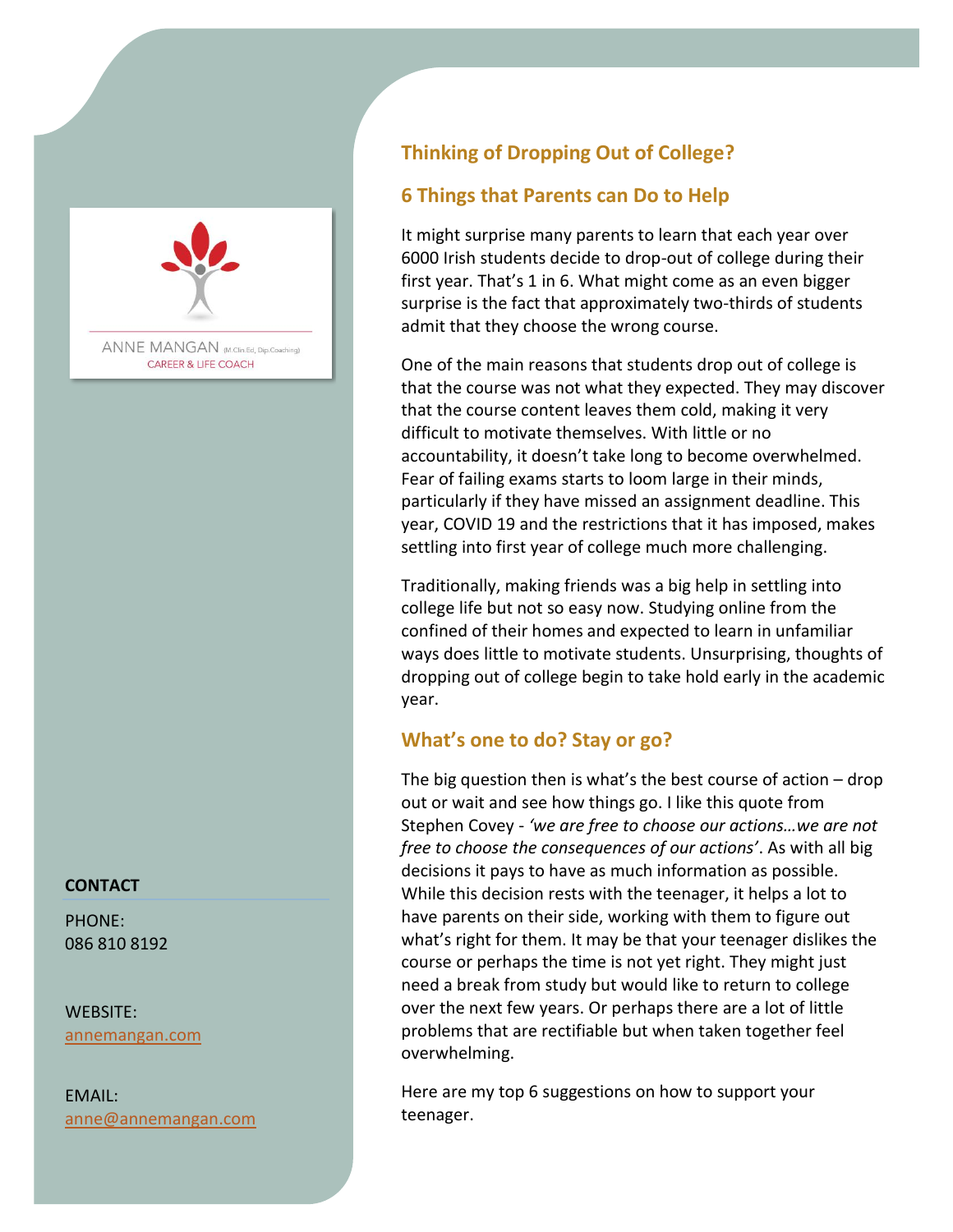#### **1. Provide emotional support**

I'm putting unconditional emotional support as number one because in my experience it strengths the parent/adolescent bond, setting them up for a more adult relationship. The disappointment of discovering that the course and college life is not as expected can lead to feelings of being overwhelmed and anxious. Expect to notice a change in mood or general demeanour. Missing lectures is one of the main red flags that all is not well. It might take time for your teenager to process what's happening before discussing it openly. However, it cannot be ignored. The sooner it comes up for discussion the better.

Parents are also likely to be experiencing all sorts of emotions such as fear for their teenager's future. Care should be taken not to catastrophise the situation as it is likely to further exacerbates the problem, making the ultimate decision about whether to stay or go more difficult.

## **2. Help your teenager figure out the real cause of their dissatisfaction**

Often, there are so many reasons for dissatisfaction with college jumbled up that the real reason is hidden. Some things can be changed, others can't. For example, if the real cause of the problem is not knowing how the course will lead to a certain career path, then more information is what's called for. In this case, the course leader can help. Many people need to see the bigger picture in order to stay motivated.

Perhaps the problem is more about not yet having made friends. This is acknowledged as particularly important for settling into college. Once again, the course leader may be able to help. Group activities related to the course could be set up with the view to supporting students get to know one another.

So, while some issues can be fixed, this is not always the case. If may be that nothing about the course feels right, in which case it might be time to consider one's options.

#### **3. Encourage your teenager to ask for help**

Asking for help is an important skillset. Colleges expect that many first-year students will be struggling and have support systems in place. However, for many reasons, such as not wanting to admit to needing help, students can be reluctant to avail of these supports. The course leader is the go-to person in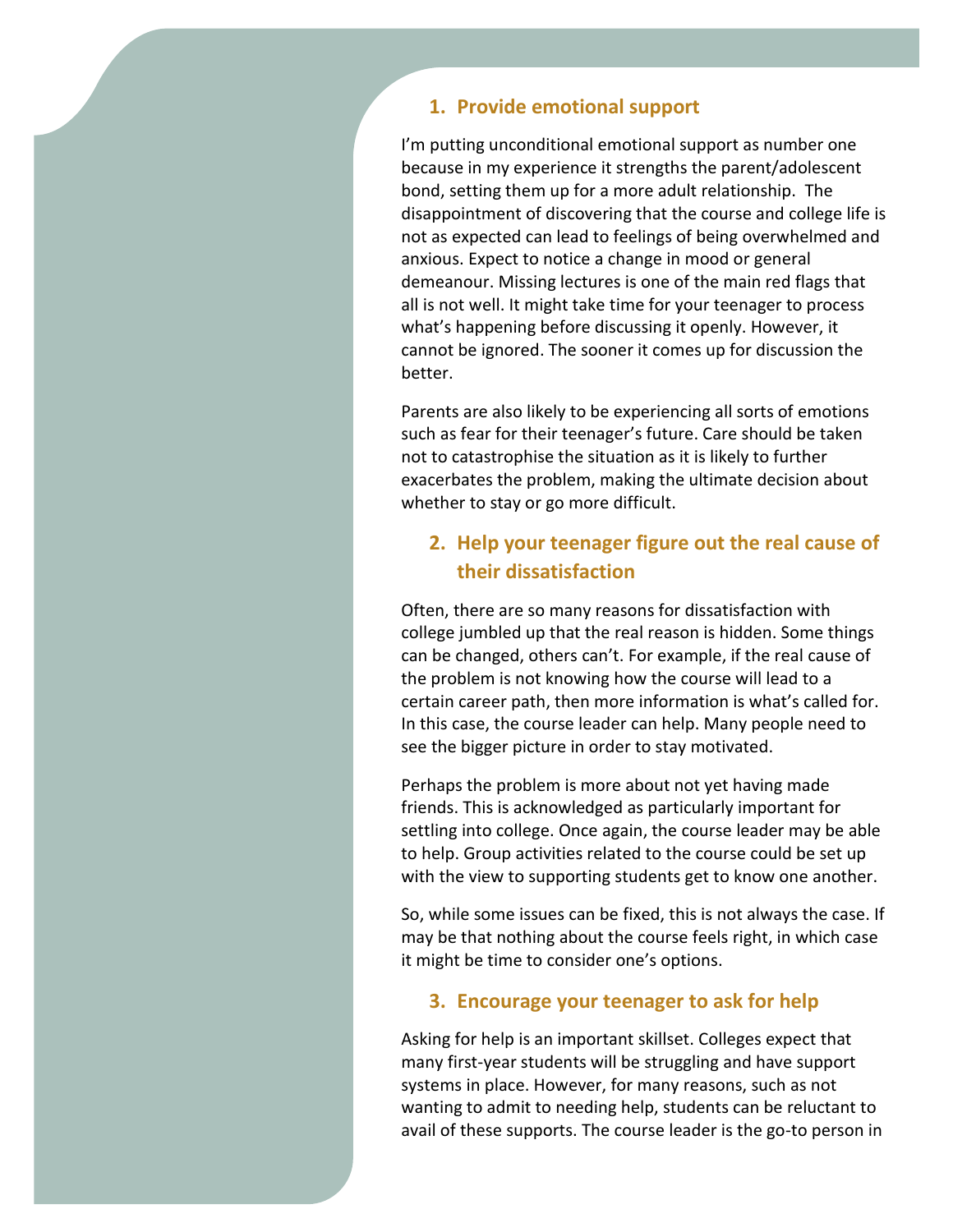the first instance, pointing students towards supports that may help.

Another approach is to have a look at the tips that Spunout provides for college students to help stay motivated in these Covid times [https://spunout.ie/education/article/motivating](https://spunout.ie/education/article/motivating-yourself-to-do-college-work-at-home)[yourself-to-do-college-work-at-home.](https://spunout.ie/education/article/motivating-yourself-to-do-college-work-at-home) Spunout, in association with the Union of Students in Ireland (USI) also provides a text messaging support service 24/7 for anyone who is feeling overwhelmed - free-text spunout to 50808.

#### **4. Know the facts about college fees and grants**

If the plan is to return to college later, withdrawing from college has consequences for fees and grants. Timing of official withdrawal from the course is important as cut-off dates determine the amount of monies that will need to be repaid to the college on your teenager's return.

A decision to stay in college and switch to another course the following year is costly – between  $\epsilon$ 7000 – 8000, whereas withdrawal before February 1<sup>st</sup> will cost about  $\epsilon$ 3,500. Official withdrawal before October  $31<sup>st</sup>$  will incur very little cost.

It is worthwhile understanding who pays what and when. College fees are made up of two parts – annual 'contribution charge' of €3000 made by the student and a 'tuition fee' of €4000 made to the college on behalf of the student by the Higher Education Authority (HEA).

Notification of withdrawal to the college before October 31<sup>st</sup> will mean that you will not be liable for the €4000 tuition fee, while notification of withdrawal before January  $31<sup>st</sup>$  will mean that you will be liable to pay €2000. Because colleges can have different cut-off dates regarding the 'contribution charge', it is important to check this out with the college admissions department. November 14<sup>th</sup> is UCD's cut-off date for example.

The Union of Students of Ireland (USI) provides useful information on the implications of withdrawal on SUZI Grant also

[https://usi.ie/education/when-thinking-of-withdrawing-from](https://usi.ie/education/when-thinking-of-withdrawing-from-college/)[college/](https://usi.ie/education/when-thinking-of-withdrawing-from-college/)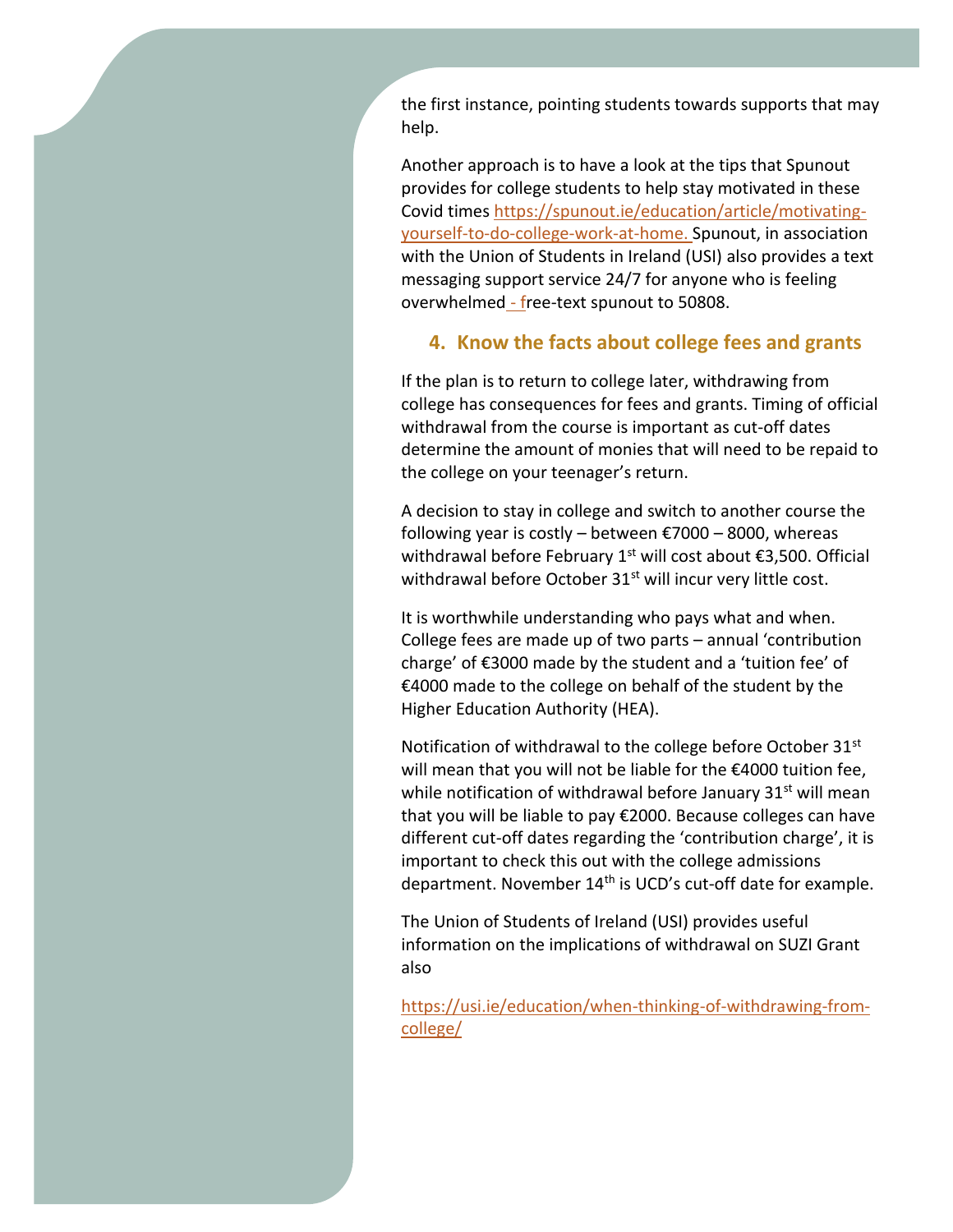## **5. Use it as a learning opportunity, preparing your teenager for adult life**

Considering dropping out of college can provide a wonderful learning opportunity, one that can have profound benefits when managing the many career challenges that will inevitably occur at times throughout their lives. Putting the dilemma in perspective, as a hiccup and an opportunity to learn more about themselves, helps move forward. Taking responsibility for making an informed decision and using reliable sources of information becomes an invaluable experience. All too often, teenagers rely on incorrect information generated by friends and social media.

Useful questions to trigger learning can include:

- what have you learned about yourself from this experience, i.e. what did you like and what did you dislike about the course/college?
- what would you do differently next time when choosing a course?
- what information would you regard as crucial?
- how will you source information in future?

### 6. Explore options

Finally, in order to make a well-informed decision, there should be some exploration of an alternative plan. What might they do instead? How might they use their time well? Are there new skills they could learn, a short course to complete, work experience to be gained? Colleges of Further Education may still have places available and are known to provide a worthwhile bridge for students to successfully managing the higher education experience.